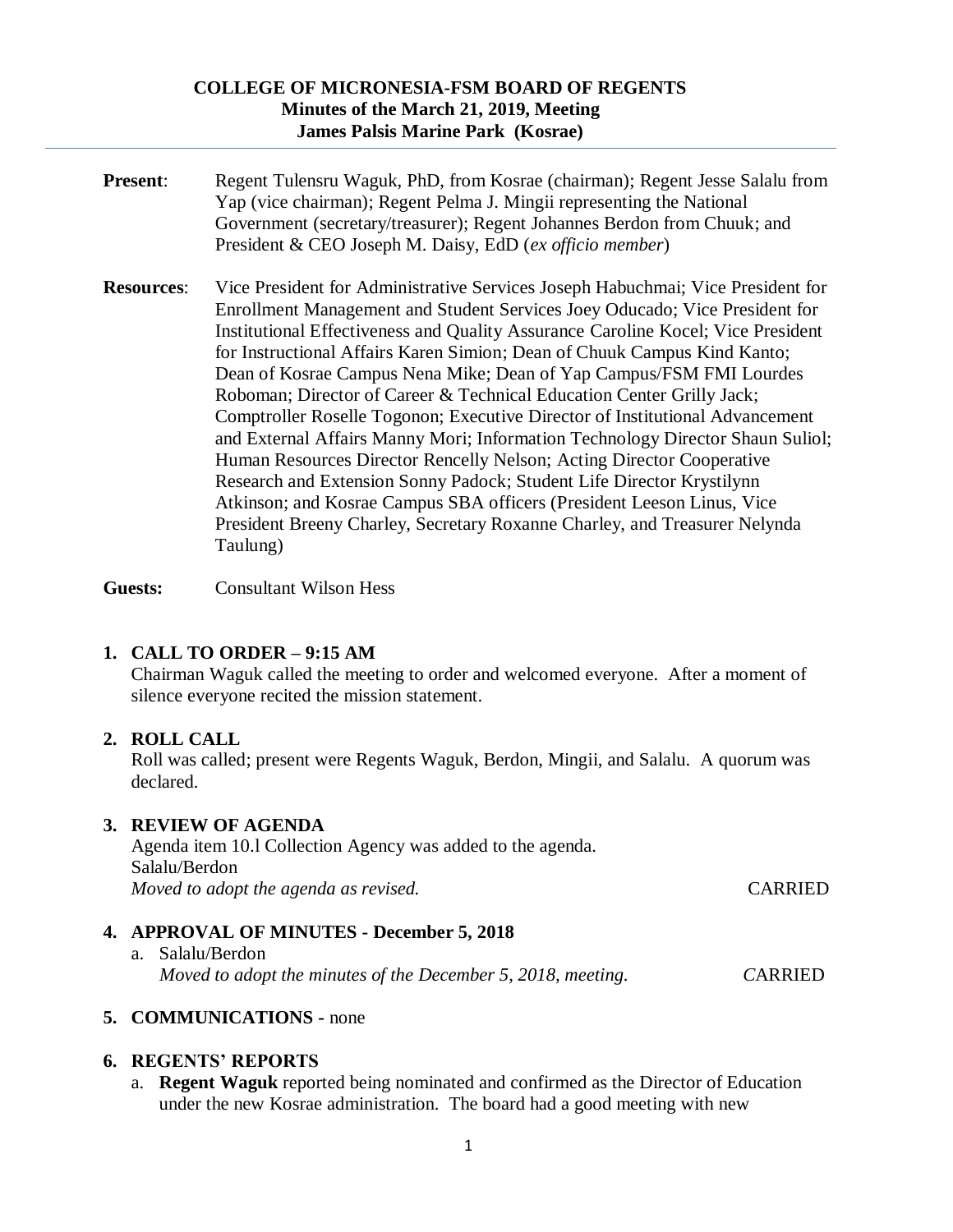leadership. He expressed appreciation for having the board meeting in Kosrae and to Dean Mike for coordinating it; to Mr. Hess and Mr. Adams for facilitating the board development sessions and to Comptroller Togonon for the finance and audit committee meeting. Kosrae DOE is preparing for the second year accreditation visit.

- b. **Regent Salalu** expressed greeting from Yap and appreciation for the warm welcome, the positive courtesy visit to the new Kosrae administration, and the president for his good work.
- c. **Regent Berdon** joined the other regents in thanking Chairman Waguk and Dean Mike for the warm reception, Mr. Hess for the productive development program, and again pressed for the new Chuuk campus. He suggested asking China to build the campus as they did the gym at the Palikir campus. He also reported on the dedication of a new administrative building for Chuuk weather station.
- d. **Regent Mingii** also thanked Chairman Waguk, Dean Mike, and Kosrae Campus for their hospitality and the college, especially the president, for their work. She mentioned a change in the FSM presidency in May.

## **7. PRESIDENT'S REPORT**

- b. **President** Daisy expressed his appreciation of the board for their dedication to the college and students and their confidence in him; offered congratulations to Regent Salalu on his becoming the Lt. Governor of Yap and to Chairman Waguk on his re-appointment to Kosrae Director of Education; introduced the new Vice President for Institutional Effectiveness and Quality Assurance Caroline Kocel; welcomed President Mori who is here meeting with Mike Rota, Chairman of the Board for the Friends of COM-FSM, to forge a closer collaboration between the two institutions; acknowledged David Adams who is providing the board with professional development and is also our grant writer; and reported on: accreditation related activities, progress and challenges with our facilities plan, preparation for implementation of our bachelor's degree in elementary education in the fall, financial status on solid ground, strong leadership at the campuses, productive refresher leadership course for administrators here at the meeting, and areas of improvement such as ease of transfer, high retention rate of employees of which 80% are Micronesians, and students life.
- c. **VPAS** Habuchmai reported on his site visits to Yap and Chuuk; timely submission of the FY 2020 budget including pledge to the endowment fund; policy revisions from human resources; CTEC and national student services buildings up for construction (ground breaking this summer); project design pending for Chuuk camps, teaching clinic, and Kosrae multi-purpose building; CPR training by Red Cross for maintenance staff; and establishment of a procurement office.

**Financial Status:** Comptroller Togonon reported our endowment fund improved as of February 28, 2019, with the market loss reported in December 2018 decreased from \$312,000 to \$96,000; the reserve fund also is recovering from market loss reported in December from \$78,000 to \$4,000; the current investment of the endowment and reserve funds reached \$10 million; and spending of the current budget is 5% lower than the previous year opening way to make up the deficit.

- d. **VPIEQA** Kocel began with thanking for the opportunity to work at the college here in Micronesia; and reported fiber optic connectivity at each campus, except for Kosrae, and increase in the use of Schoology; submission of IPEDS survey by deadline; and listening and learning the different nature of the state campuses.
- e. **VPIA** Simion reported on the timeline for accreditation reports that are due; Filming our Journeys, a \$40,000 grant from the US Embassy to film the documenting of the Nan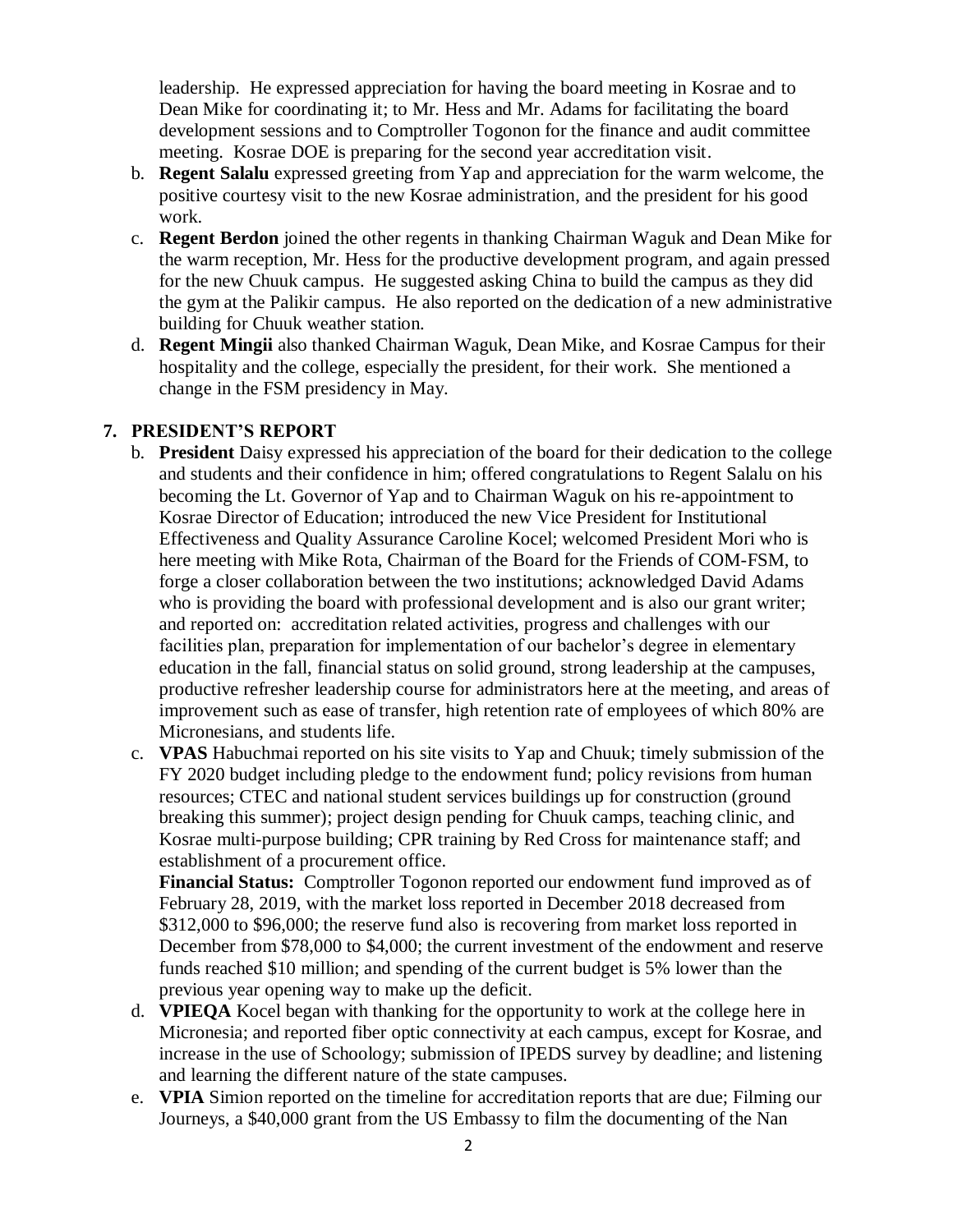Madol preservation study which has led to our students interning with National Geographic on their segment on Nan Madol; articulation agreement with Temple University in Japan; and possibility of providing traditional navigation course with vocational training for Okeanos Foundation (three of the four crew are FSM-FMI graduates). The deans were given the opportunity to share highlights from their campuses:

- i. **Yap/FSM-FMI Campus** Dean Roboman reported on the success of their embedded tutoring effort which shows a significant drop in mid-term deficiency rate; completion of the living quarters project and other improvements at FMI; shipboard training for first year cadets; and training request from NORMA and Chuuk.
- ii. **CRE** Acting Director Padock reported on CRE issue with salary in comparison to the Marshalls and Palau, COM board approved funds for salary upgrade, and the need for assistance from HR to implement it.
- iii. **Kosrae Campus** Dean Mike reported on recent development with Dr. David Fazzino from Bloomsberg University on preserving the Micronesian heritage; and also his meeting with faculty from Japan to discuss cultural preservation activities for the nation.
- iv. **Chuuk Campus** Dean Kanto reported on success of the dual enrollment program for high school students.
- v. **CTEC** Director Jack reported on ground breaking for the technical building; death of Cindy Pastor, English instructor; Nelchor Permitez certified as a CISCO testor and CTEC as a testing center; and CTEC's effort to add value to its programs.
- f. **VPEMSS** Oducado provided statistics on the recently administered COMET test with 80% testing into degree, ACE, or certificate programs and reported a decline in the number of students taking the COMET. He also reported that at the end of Fall 2018 81% placed on good academic standing as compared to 78% last year; 255 potential program completers at the end of spring semester; 85% of Pell eligible students awarded (FAO goal to reach 100% by end of April); SEG and scholarship data; completion of IPEDS winter survey earlier than deadline; and on student activities.
- g. **Faculty Staff Senate**: President Daisy regularly meets with the executive council of the FSS and summarized the FSS report which included administrative survey to develop a working plan; proposal to address employees at the ceiling; and endorsement of the proposed amendments to the retirement plan. He also suggested a representative of the FSS from the local campus attend board meetings.
- h. **Student Body Association**: The Kosrae Campus SBA leadership (Leeson Linus, President; Breeny Charley, Vice President; Roxanne Charley, Secretary; and Nelynda Taulung, Treasurer) presented updates/ highlights from each campus.

# **9. NEW BUSINESS**

## a. **Review of Fiscal Policies**

In compliance with the policy that all policies be reviewed at least every five years, the following fiscal policies were reviewed with no recommendations for revisions Berdon /Salalu

*Moved to endorse the review of BP 5105 Receipt of Cash and Collection Policy, BP 5106 Petty Cash Fund, BP 5500 Financial Reporting, and BP 5607 Non-payment of Plants, Trees, Crops Planted on College Property.* CARRIED

## b. **Revisions to Fiscal Policies**

As part of the review process, revisions were recommended for the following fiscal policies.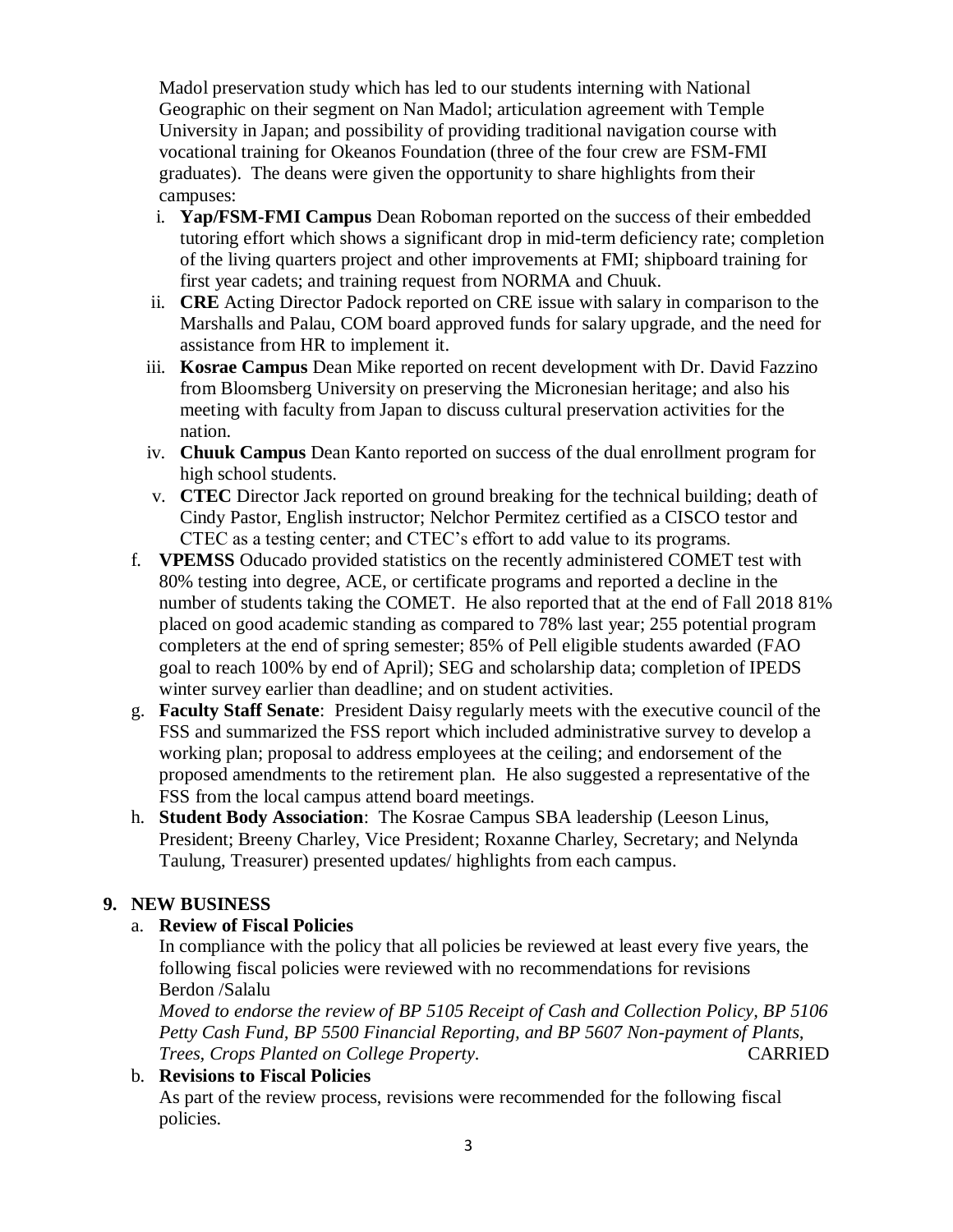|                | Berdon/Salalu                                                                                                                                                                                                                                                                   |                |
|----------------|---------------------------------------------------------------------------------------------------------------------------------------------------------------------------------------------------------------------------------------------------------------------------------|----------------|
|                | Moved to approve the revisions to BP 5109 Imprest Fund, BP 5330 Payroll Policy, BP<br>5331 Attendance and Leave Monitoring Policy, BP 5601 Establishment of Accountability<br>and Movement of Assets, BP 5700 Bookstore Operation Policy, and BP 5721 Dining Hall               |                |
|                | Operation Policy.                                                                                                                                                                                                                                                               | <b>CARRIED</b> |
|                | c. Revisions to Retirement Plan                                                                                                                                                                                                                                                 |                |
|                | The investment committee reviewed and endorsed the proposed revisions from ASC to<br>the Retirement Plan and to the Retirement Plan Loan Policy. The changes include open<br>entry, and limiting the number of loans following consolidation of current loans.<br>Berdon/Salalu |                |
|                | Moved to approved the proposed changes to the Retirement Plan and to the Retirement                                                                                                                                                                                             |                |
|                | Plan Loan Policy.                                                                                                                                                                                                                                                               | <b>CARRIED</b> |
|                | d. Review of Human Resources Policy BP 6022                                                                                                                                                                                                                                     |                |
|                | As part of the policy review schedule, this policy was reviewed with no recommended<br>revisions.                                                                                                                                                                               |                |
|                | Mingii/Berdon                                                                                                                                                                                                                                                                   |                |
|                | Moved to endorse the review of BP 6022 Employee Organization.                                                                                                                                                                                                                   | <b>CARRIED</b> |
| e.             | <b>New Human Resources Policy BP 6034</b>                                                                                                                                                                                                                                       |                |
|                | This is new policy recommended by the Office of Human Resources<br>Berdon/Salalu                                                                                                                                                                                                |                |
|                | Moved to approve the new policy BP 6034 Professional Dress Guidelines                                                                                                                                                                                                           | <b>CARRIED</b> |
| f.             | <b>Emergency Management Plan</b>                                                                                                                                                                                                                                                |                |
|                | Last summer VPAS, VPEMSS, Director of IT, Director of Maintenance, and Security                                                                                                                                                                                                 |                |
|                | Supervisor were tasked to revise the Emergency Management Plan to reflect updated                                                                                                                                                                                               |                |
|                | information and include procedures not yet included. The revised plan was shared widely                                                                                                                                                                                         |                |
|                | and endorsed by the college community.                                                                                                                                                                                                                                          |                |
| g.             | <b>Review of Academic Policies Relating to Baccalaureate Degree</b>                                                                                                                                                                                                             |                |
|                | With approval of a bachelor's program, a review of policies was made to be inclusive of                                                                                                                                                                                         |                |
|                | bachelor's degree. Two new policies were also recommended.                                                                                                                                                                                                                      |                |
|                | Berdon/Mingii                                                                                                                                                                                                                                                                   |                |
|                | Moved to approve the revisions to BP 1110 Assessment, BP 1500 Role of Campuses;                                                                                                                                                                                                 |                |
|                | BP 3001 Catalog Limitations, BP 3202 Instructional Program Review, and BP 4204                                                                                                                                                                                                  |                |
|                | Admissions to Third-Year, and new policies BP 1530 Baccalaureate Programs and                                                                                                                                                                                                   |                |
|                | BP 4210 Admission to Fourth-Year Bachelor of Science Degree in Elementary                                                                                                                                                                                                       |                |
|                | Education.                                                                                                                                                                                                                                                                      | <b>CARRIED</b> |
|                | h. Review of Other Academic Policies                                                                                                                                                                                                                                            |                |
|                | As part of the policy review schedule, several academic policies were reviewed with no                                                                                                                                                                                          |                |
|                | recommendations for revisions.                                                                                                                                                                                                                                                  |                |
|                | Mingii/Berdon                                                                                                                                                                                                                                                                   |                |
|                | Moved to endorse the review of BP 3116 Academic Honesty, BP 3117 Withdrawal for                                                                                                                                                                                                 |                |
|                | Students Absences, and BP 3118 Credit Load and Overload.                                                                                                                                                                                                                        | <b>CARRIED</b> |
| $\mathbf{i}$ . | <b>Revision of Academic Policy BP 3119</b>                                                                                                                                                                                                                                      |                |
|                | As part of the review schedule, revisions were recommended for this policy to clarify the                                                                                                                                                                                       |                |
|                | definition of credit.                                                                                                                                                                                                                                                           |                |
|                | Berdon/Salalu                                                                                                                                                                                                                                                                   |                |
|                | Moved to approve the revisions to BP 3119 Credits.                                                                                                                                                                                                                              | <b>CARRIED</b> |
| j.             | <b>Review of Board Policy BP 1401</b>                                                                                                                                                                                                                                           |                |
|                | No recommended changes were made during the review of this policy.                                                                                                                                                                                                              |                |
| Mingii/Berdon  |                                                                                                                                                                                                                                                                                 |                |
| 4              |                                                                                                                                                                                                                                                                                 |                |